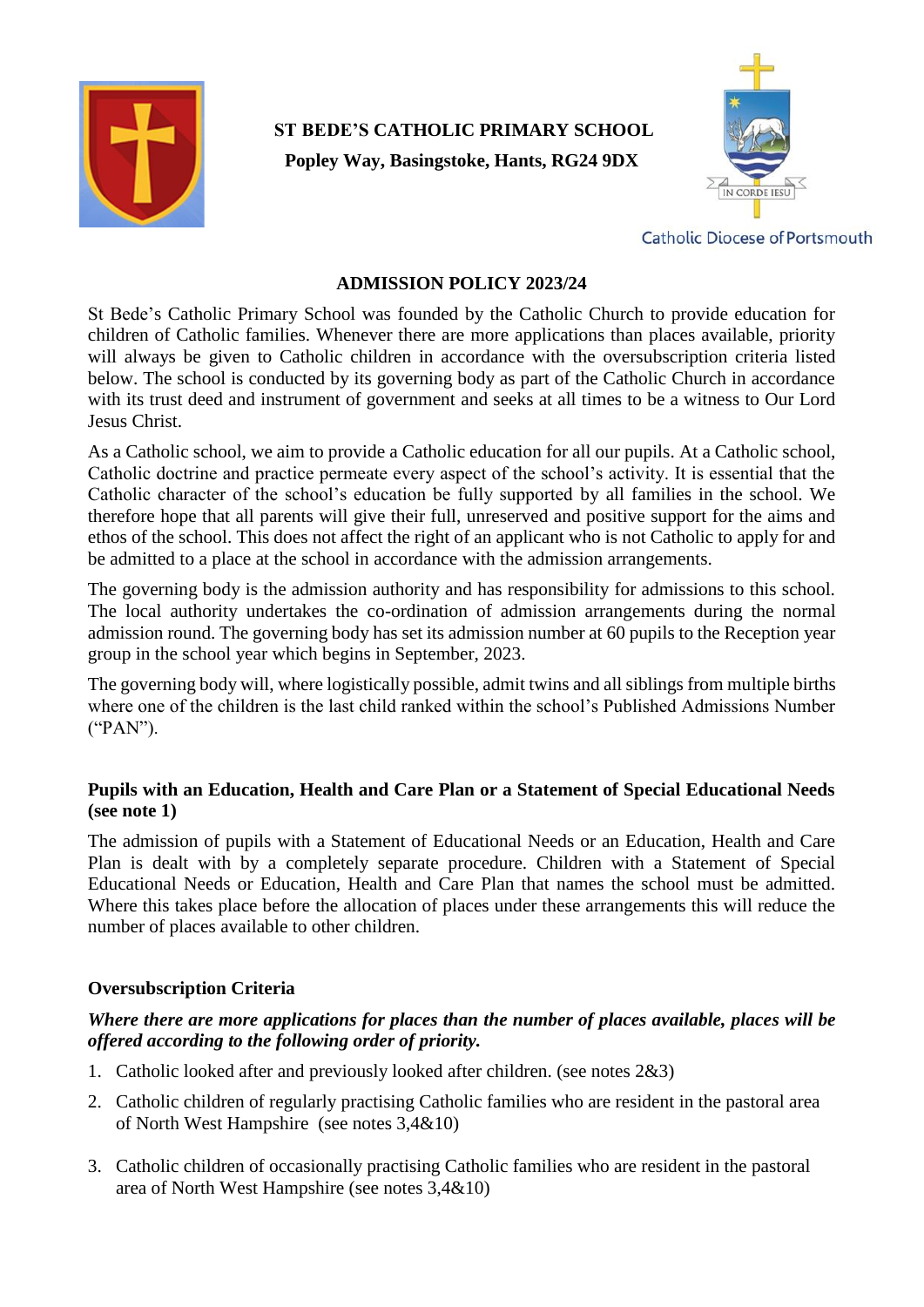- 4. Other Catholic children of regularly practising Catholic families. (see notes 3&4)
- 5. Other Catholic children of occasionally practising Catholic families. (see notes 3&4)
- 6. Other Catholic children. (see note 3)
- 7. Other looked after and previously looked after children. (see note 2)
- 8. Children of other Christian denominations whose membership is evidenced by a minister of religion. (see note 5)
- 9. Children of other faiths whose membership is evidenced by a religious leader. (see note 6)
- 10. Any other children.

#### *Within each of the categories listed above, the following provision will be applied.*

The attendance of a brother or sister at the school at the time of enrolment will increase the priority of an application within each category so that the application will be placed at the top of the category in which the application is made (see note 7).

#### **Tie Break**

Priority will be given to children living closest to the school determined by the shortest distance. Distances will be measured from the Ordnance Survey home address point to the school address point using Hampshire County Council's Geographic Information Systems (GIS) with those living closer to the school receiving higher priority (see note 11). In the event of distances being the same for two or more children where this would determine the last place to be allocated, random allocation will be carried out and supervised by a person independent of the school. All the names will be entered into a hat and the required number of names will be drawn out.

#### **Application Procedures and Timetable**

To apply for a place at this school in the normal admission round, you must complete a Common Application Form available from the local authority in which you live. You are also strongly requested to complete the Supplementary Information Form attached to this policy if you wish to apply under oversubscription criteria 2 to 6 and 8 to 10. The Supplementary Information Form should be returned to the school by  $15<sup>th</sup>$  January 2023.

You will be advised of the outcome of your application on  $16<sup>th</sup>$  April or the next working day, by the local authority on our behalf. If you are unsuccessful (unless your child gained a place at a school you ranked higher) you will be informed of the reasons, related to the oversubscription criteria listed above, and you have the right of appeal to an independent appeal panel.

*If you do not provide the information required in the SIF and return it by the closing date, together with all supporting documentation, your child will not be placed in criteria 2 to 6 or 8 to 10, and this is likely to affect your child's chance of being offered a place.*

**All applications which are submitted on time will be considered at the same time and after the closing date for admissions which is 15th January [2023]**

#### **Late Applications**

Late applications will be administered in accordance with your home Local Authority Primary Coordinated Admissions Scheme. You are encouraged to ensure that your application is received on time.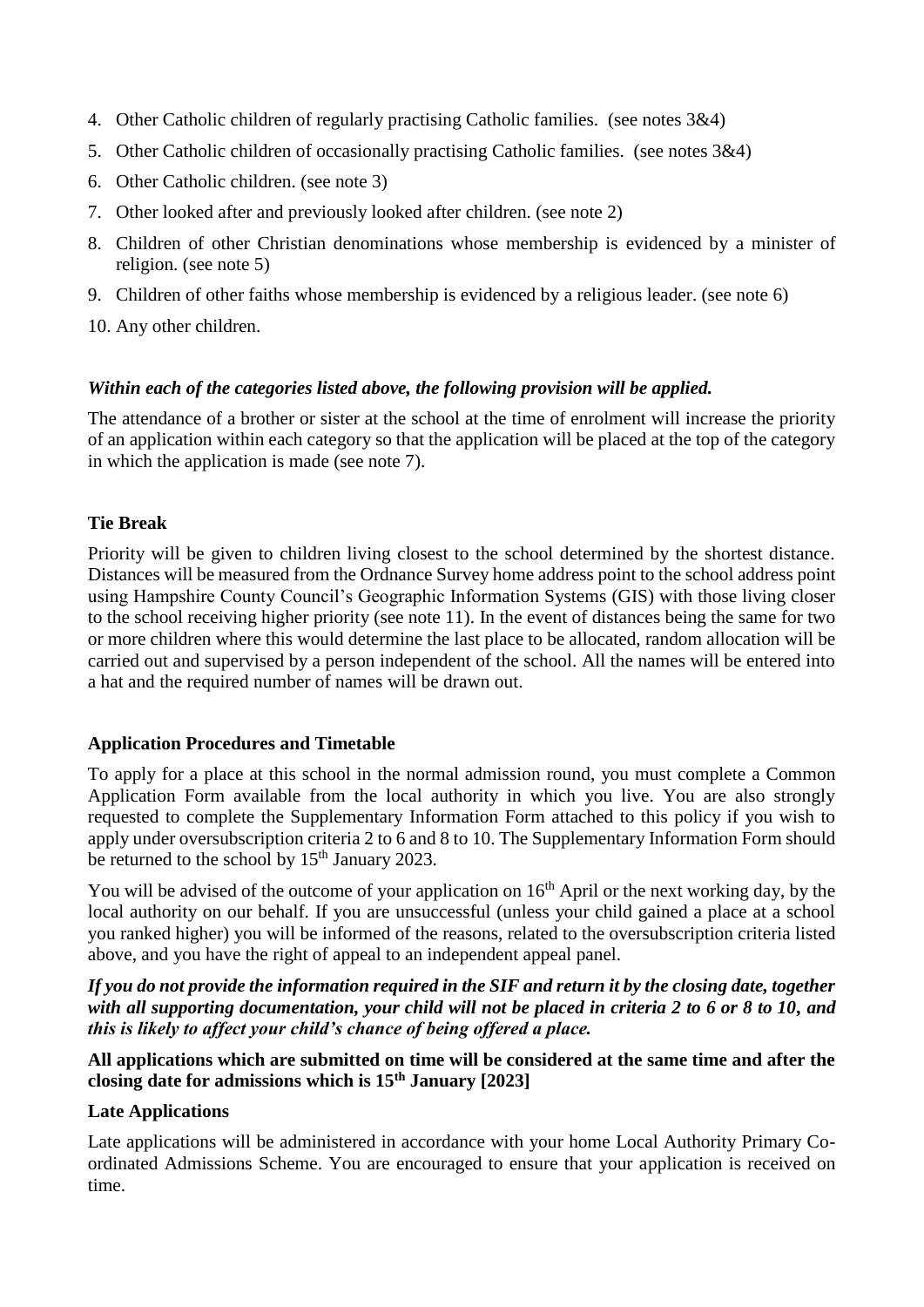#### **Admission of Children Below Compulsory School Age and Deferred Entry**

A child is entitled to a full-time place in the September following their fourth birthday. A child's parents may defer the date at which their child, below compulsory school age, is admitted to the school, until later in the school year but not beyond the point at which they reach compulsory school age, or beyond the beginning of the final term of the school year for which an offer was made. A child may take up a part-time place until later in the school year but not beyond the point at which the child reaches compulsory school age. Upon receipt of the offer of a place a parent should notify the school, as soon as possible, that they wish to either defer their child's entry to the school or take up a parttime place.

## **Admission of Children Outside their Normal Age Group**

A request may be made for a child to be admitted outside of their normal age group, for example, if the child is gifted and talented or has experienced problems such as ill health. In addition, the parents of a summer born child, i.e. a child born between 1<sup>st</sup> April and 31<sup>st</sup> August, may request that the child be admitted out of their normal age group, to reception rather than year 1.

Any such request should be made in writing to **the headteacher, c/o: [admin@st](mailto:admin@st-bedes.hants.sch.uk)[bedes.hants.sch.uk.](mailto:admin@st-bedes.hants.sch.uk)** at the same time as the admission application is made. The governing body will make its decision about the request based on the circumstances of each case and in the best interests of the child. In addition to taking into account the views of the headteacher, including the headteacher's statutory responsibility for the internal organisation, management and control of the school, the governing body will take into account the views of the parents and of appropriate medical and education professionals, as appropriate.

## **Waiting Lists**

In addition to their right of appeal, unsuccessful children will be offered the opportunity to be placed on a waiting list. This waiting list will be maintained in order of the oversubscription criteria set out above and *not* in the order in which applications are received or added to the list. Waiting lists for admission will operate throughout the school year. The waiting list will be held open until 31 July 2024 unless applicants request in writing to remain on the list.

## **Inclusion in the school's waiting list does not mean that a place will eventually become available.**

## **In-Year Applications**

An application can be made for a place for a child at any time outside the admission round and the child will be admitted where there are available places. Application should be made to the school by contacting the School Admissions department at Hampshire County Council.

Where there are places available but more applications than places, the published oversubscription criteria, as set out above, will be applied.

If there are no places available, the child will be added to the waiting list (see above).

You will be advised of the outcome of your application in writing, within a maximum of 15 school days of receipt, and you have the right of appeal to an independent appeal panel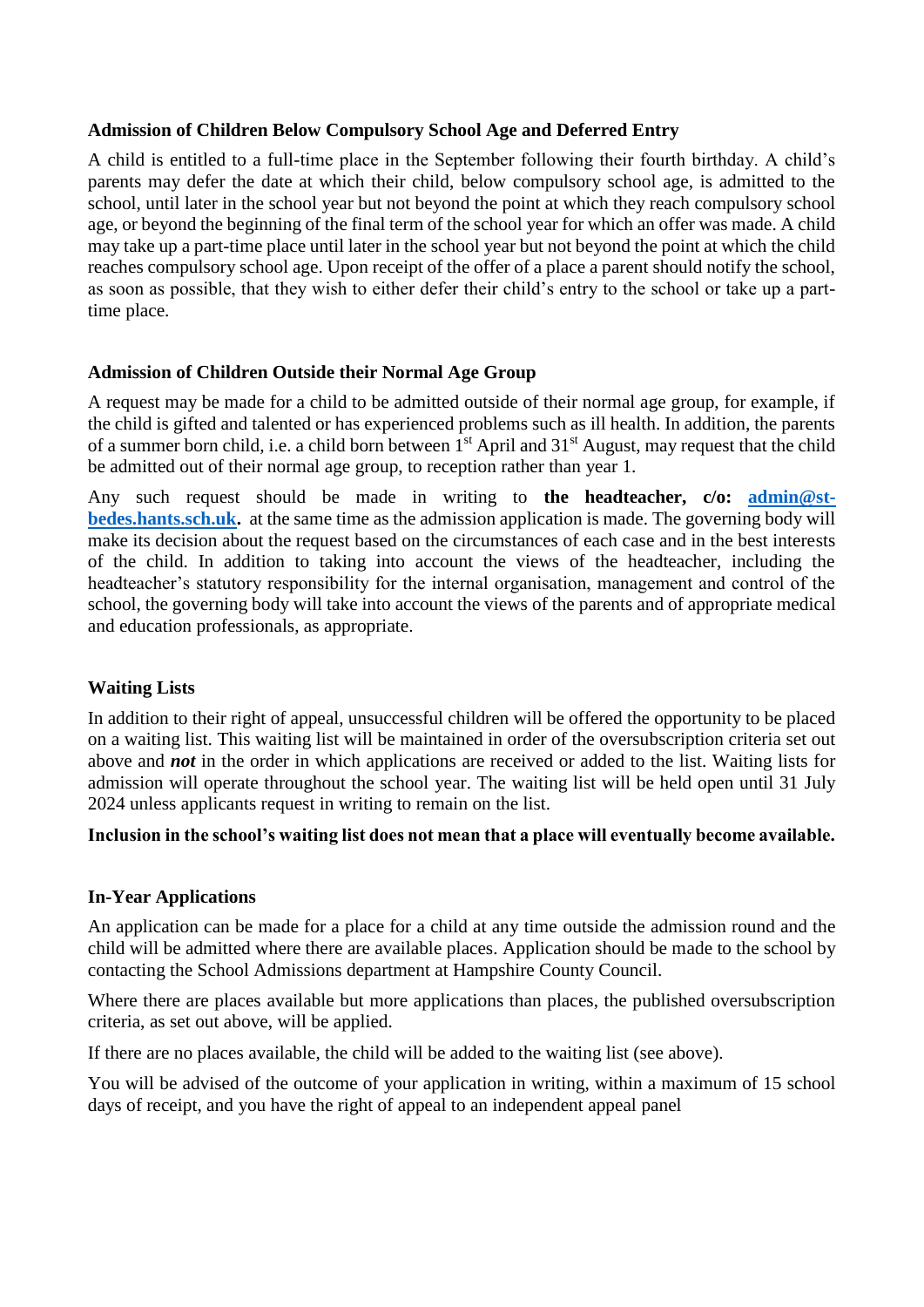### **Fair Access Protocol**

The school is committed to taking its fair share of children who are vulnerable and/or hard to place, as set out in locally agreed protocols. Accordingly, outside the normal admission round the governing body is empowered to give absolute priority to a child where admission is requested under any locally agreed protocol. The governing body has this power, even when admitting the child would mean exceeding the published admission number (subject to the infant class size exceptions).

**The governing body reserves the right to withdraw the offer of a place or, where the child is already attending the school the place itself, where it is satisfied that the offer or the place was obtained by deception.**

#### *Notes (these notes form part of the oversubscription criteria)*

- 1. A Statement of Special Educational Needs is a statement made by the local authority under section 324 of the Education Act 1996, specifying the special educational provision for a child. An Education, Health and Care Plan is a plan made by the local authority under section 37 of the Children and Families Act 2014, specifying the special educational provision required for a child.
- 2. A 'looked after child' has the same meaning as in section 22(1) of the Children Act 1989, and means any child who is (a) in the care of a local authority or (b) being provided with accommodation by them in the exercise of their social services functions (e.g. children with foster parents) at the time of making application to the school.

A 'previously looked after child' is a child who was looked after but ceased to be so because he or she was adopted or became subject to a child arrangements order or special guardianship order. Included in this definition are those children who appear (to the governing body) to have been in state care outside of England and who ceased to be in state care as a result of being adopted.

3. 'Catholic' means a member of a Church in full communion with the See of Rome. This includes the Eastern Catholic Churches. This will normally be evidenced by a certificate of baptism in a Catholic Church or a certificate of reception into the full communion of the Catholic Church. For the purposes of this policy, it includes a looked after child living with a family where at least one of the parents is Catholic.

For a child to be treated as Catholic, evidence of Catholic baptism or reception into the Church will be required. Those who have difficulty obtaining written evidence of baptism should contact their parish priest who can consult with the diocesan Catholic Academies and Schools Office if they need further guidance.

4. For the purpose of this policy practice is defined as attendance at Sunday (or Saturday evening) Mass over the last 12 months. Practice is broken down into the following two levels:-

**Regular:** attendance at Sunday (or Saturday evening) Mass weekly **Occasional**: attendance at Sunday (or Saturday evening) Mass at least monthly

Priority will be given to applications in the above order.

In the event that during the period specified for attendance at worship the church has been closed for public worship and has not provided alternative premises for that worship, the requirements of these [admissions] arrangements in relation to attendance will only apply to the period when the church [or relevant place of worship] or alternative premises have been available for public worship.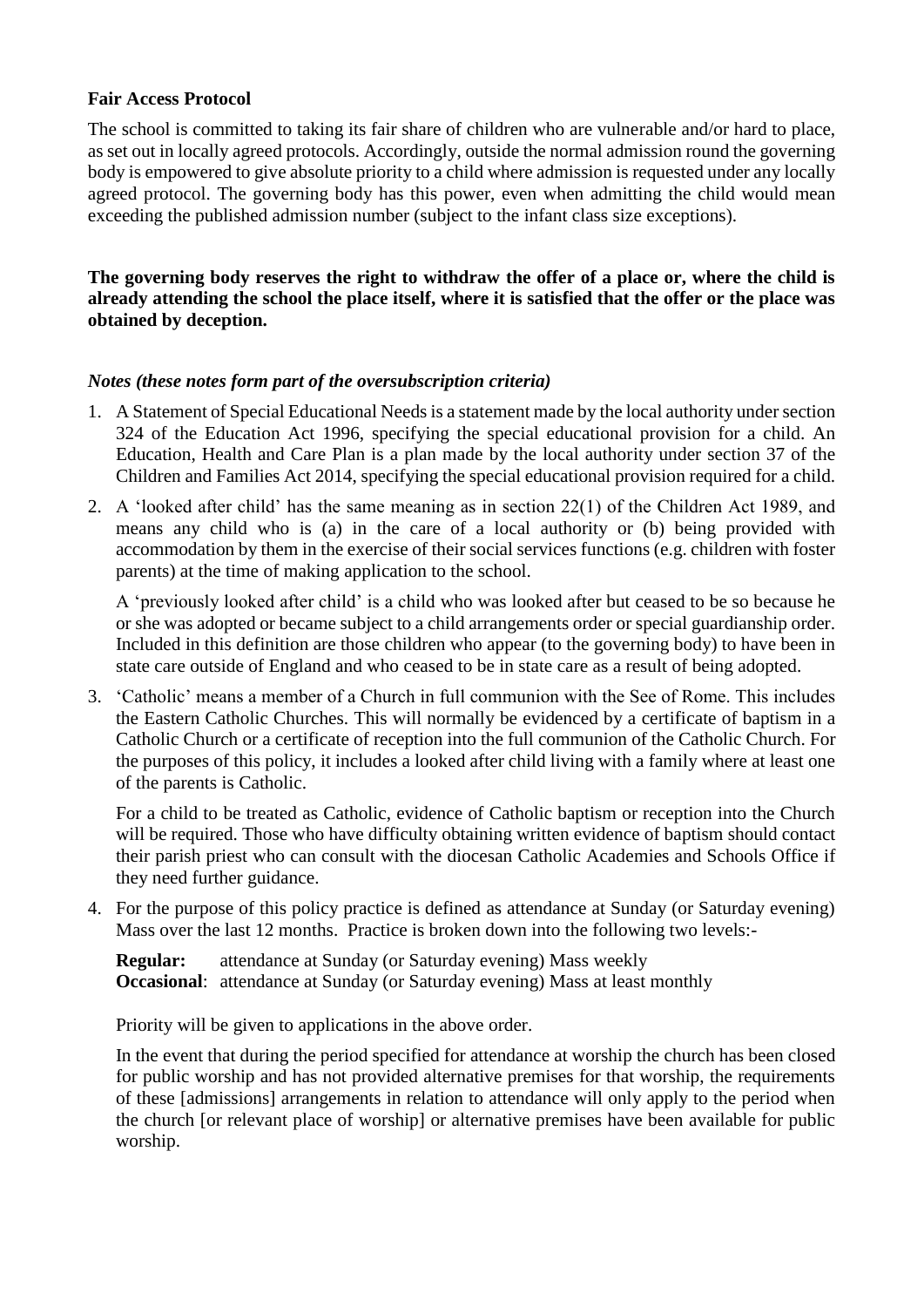If the church, relevant place of worship or alternative premises have been unavailable to the public for Sunday Mass for the entire period covered by this policy then this oversubscription criteria will not apply.

5. "Children of other Christian denominations" means children who belong to other churches and ecclesial communities which, acknowledge God's revelation in Christ, confess the Lord Jesus Christ as God and Saviour according to the Scriptures, and, in obedience to God's will and in the power of the Holy Spirit commit themselves: to seek a deepening of their communion with Christ and with one another in the Church, which is his body; and to fulfil their mission to proclaim the Gospel by common witness and service in the world to the glory of the one God, Father, Son and Holy Spirit. An ecclesial community which on principle has no credal statements in its tradition, is included if it manifests faith in Christ as witnessed to in the Scriptures and is committed to working in the spirit of the above.

All members of Churches Together in England and CYTÛN are deemed to be included in the above definition, as are all other churches and ecclesial communities that are in membership of any local Churches Together Group (by whatever title) on the above basis.

- 6. "Children of other faiths" means children who are members of a religious community that does not fall within the definition of 'other Christian denominations' at 6 above and which falls within the definition of a religion for the purposes of charity law. The Charities Act 2011 defines religion to include:
	- A religion which involves belief in more than one God, and
	- A religion which does not involve belief in a God.

Case law has identified certain characteristics which describe the meaning of religion for the purposes of charity law, which are characterised by a belief in a supreme being and an expression of belief in that supreme being through worship.

- 7. Siblings (brother or sister) includes:
	- (i) all natural brothers and sisters, half brothers and sisters, adopted brothers and sisters, stepbrothers or sisters, foster brothers or sisters, whether or not they are living at the same address, and
	- (ii) the child of a parent's partner where that child lives for at least part of the week in the same family unit at the same home address as the child who is the subject of the application.
- 8. A 'parent' means all natural parents, any person who is not a parent but has parental responsibility for a child and any person who has care of a child.
- 9. For the purposes of this policy, pastoral boundaries are as set out on the school website. A paper copy is available on request.
- 10. A child's "home address" refers to the address where the child usually lives with a parent or carer and will be the address provided in the Common Application Form ("CAF"). Where parents have shared responsibility for a child, and the child lives for part of the week with each parent, the home address will be the address given in the CAF, provided that the child resides at that address for any part of the school week.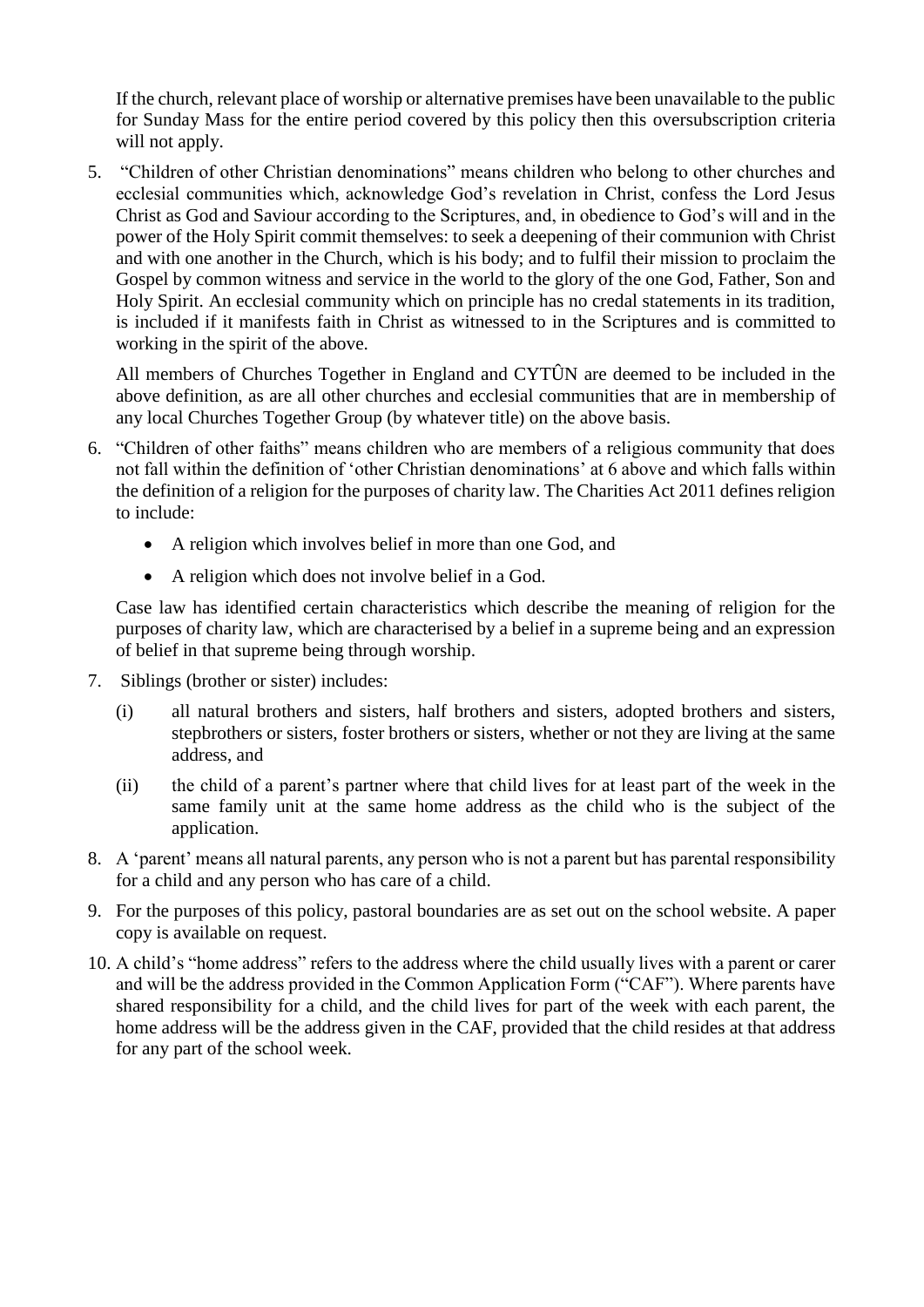

# **ST BEDE'S CATHOLIC PRIMARY SCHOOL Popley Way, Basingstoke, RG24 9DX**



**Catholic Diocese of Portsmouth** 

## **SUPPLEMENTARY INFORMATION FORM 2023/2024**

If you are expressing a preference for a place for your child at St Bede's Catholic Primary School in Hampshire County Council **and wish to apply under a faith criterion**, you should complete this Supplementary Information Form.

- The completed Supplementary Information Form, together with all supporting documentation (see Notes below), should be **returned to the school** by the closing date, 15<sup>th</sup> January 2024.
- If you are applying to more than one Catholic school or academy you will need to complete a separate Supplementary Information Form for each school/academy.
- **If you do not provide the information required in this form and return it to the school/academy, with all supporting documentation, by the closing date, your child may not be placed in the appropriate faith category and this is likely to affect your child's chance of being offered a place.**
- Remember you **must** also complete the Common Application Form.

| Name of child:                                                 |                                                                                                                                                                                                                                                                                                  |
|----------------------------------------------------------------|--------------------------------------------------------------------------------------------------------------------------------------------------------------------------------------------------------------------------------------------------------------------------------------------------|
| <b>Address of child:</b>                                       |                                                                                                                                                                                                                                                                                                  |
|                                                                |                                                                                                                                                                                                                                                                                                  |
|                                                                |                                                                                                                                                                                                                                                                                                  |
| Names of any siblings currently<br>attending St Bede's School: |                                                                                                                                                                                                                                                                                                  |
| <b>Parent/Carer Details</b>                                    |                                                                                                                                                                                                                                                                                                  |
| <b>Parent/Carer Name:</b>                                      |                                                                                                                                                                                                                                                                                                  |
| <b>Contact phone number:</b>                                   |                                                                                                                                                                                                                                                                                                  |
|                                                                | $\mathbf{M}$ and $\mathbf{M}$ and $\mathbf{M}$ and $\mathbf{M}$ and $\mathbf{M}$ and $\mathbf{M}$ and $\mathbf{M}$ and $\mathbf{M}$ and $\mathbf{M}$ and $\mathbf{M}$ and $\mathbf{M}$ and $\mathbf{M}$ and $\mathbf{M}$ and $\mathbf{M}$ and $\mathbf{M}$ and $\mathbf{M}$ and $\mathbf{M}$ and |

Please read the relevant school Admission Policy, noting in particular any faith criteria, and your Local Authority booklet, before completing this form.

**NOTE: When completing the Common Application Form, it is important that you provide details of any siblings (brothers or sisters) who will be attending the Catholic school/academy at the proposed time of admission. If this information is not provided the admission authority of the Catholic school/academy may not be able to place the application within the correct criteria.**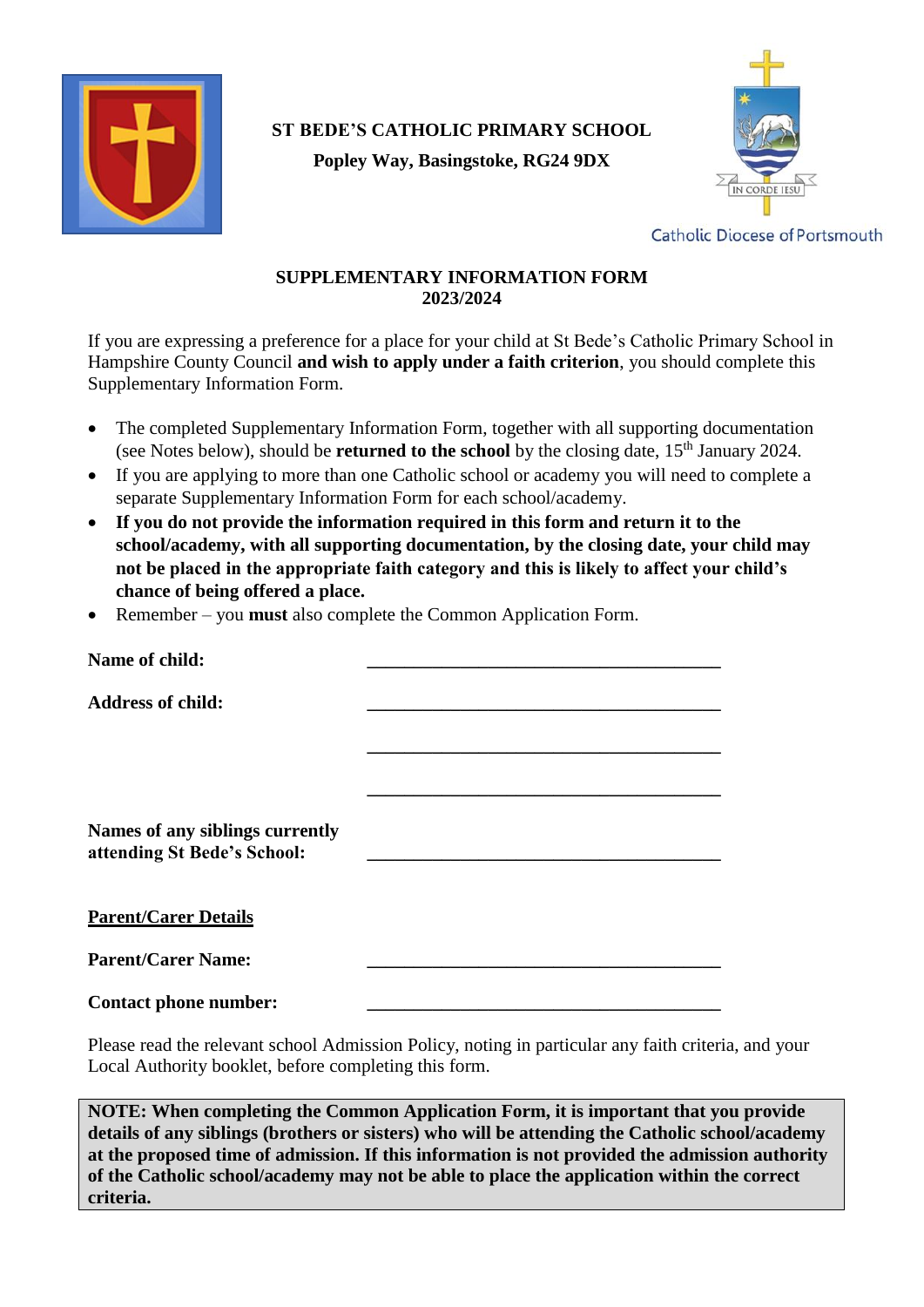**Religious Status of child (please indicate by placing a tick in the appropriate box – please note that a tick should be indicated in only a single box)** 

| <b>Criteria</b>                                                                                                | <b>Tick</b> | <b>Evidence</b>                                                                                                                                                                                                  |
|----------------------------------------------------------------------------------------------------------------|-------------|------------------------------------------------------------------------------------------------------------------------------------------------------------------------------------------------------------------|
|                                                                                                                | <b>Box</b>  |                                                                                                                                                                                                                  |
| 1. Catholic child of practising<br>Catholic family. (see notes 1&2)<br>Regular practice<br>Occasional practice |             | A certificate of baptism or certificate of<br>reception into the full communion of the<br>Catholic Church and<br>Countersignature below by parish priest<br>certifying regularity of practice. (see<br>note $2)$ |

| For completion by parish priest who can verify practice of applicant:                                                                                                       |                    |  |  |  |
|-----------------------------------------------------------------------------------------------------------------------------------------------------------------------------|--------------------|--|--|--|
| Name:                                                                                                                                                                       |                    |  |  |  |
| Parish:                                                                                                                                                                     | <b>PARISH SEAL</b> |  |  |  |
| I confirm, to the best of my knowledge, the above statement to be a true<br>reflection of the applicant's Catholic practice as described in the school<br>admission policy. |                    |  |  |  |
| (Signature of Parish Priest)                                                                                                                                                |                    |  |  |  |

| <b>2. Catholic</b> (see note $1$ )                        | A certificate of baptism or certificate of<br>$\bullet$<br>reception into the full communion of the<br>Catholic Church. |
|-----------------------------------------------------------|-------------------------------------------------------------------------------------------------------------------------|
| 3. Member of other Christian<br>denomination (see note 4) | Letter confirming membership of a<br>$\bullet$<br>Christian denomination. (see note 4)                                  |
| <b>4. Member of other faith</b> (see note 4)              | Letter confirming membership of<br>another faith. (see note 4)                                                          |

Catholic parish in which your child lives:

In compliance with the General Data Protection Regulation (GDPR) and the Data Protection Act 2018, we wish to ensure that you are aware of the purpose for which we collect and process the data we have asked you to provide on this form.

- We are St Bede's Catholic Primary School, Popley Way, Basingstoke, RG24 9DX
- Being a Catholic education provider, we work closely with the School's Diocesan Authority, the School's Trustees, the Local Authority, the Catholic Education Service and the Department for Education, and may share the information you provide on this application form if we consider it is necessary in order to fulfil our functions.
- The person responsible for data protection within our organisation is Mrs Colleen Mitchell and you can contact them with questions relating to our handling of the data. You can contact them by phoning or emailing the school.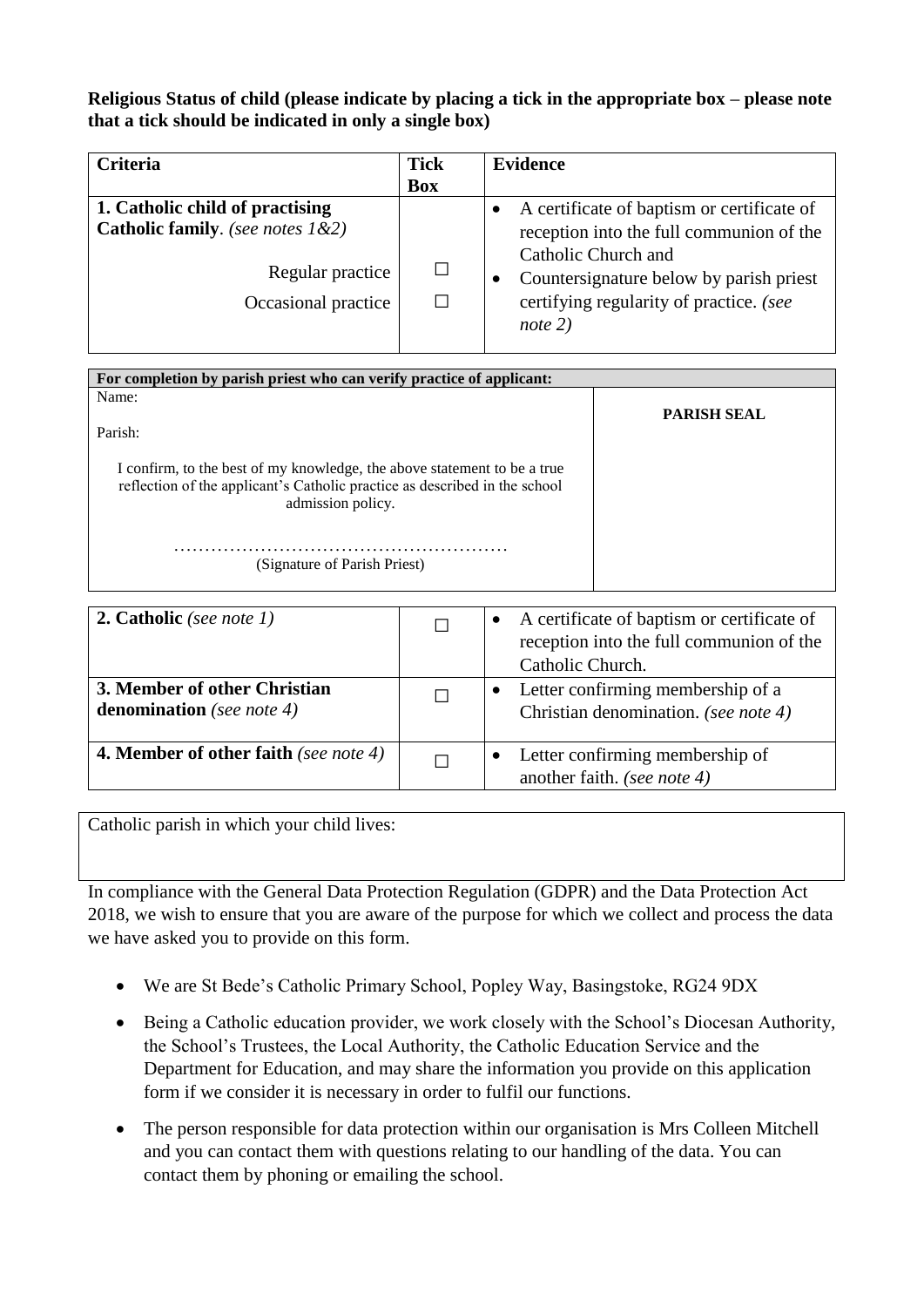- We require the information we have requested for reasons relating to our functions as the admission authority of the school.
- It is necessary for us to process personal data for the performance of a task carried out in the public interest or in the exercise of official authority vested in the controller (Article 6(1)(e) of the GDPR).
- To the extent that you have shared any special categories of data this will not be shared with any third parties except as detailed in paragraph 2 above, unless a legal obligation should arise.
- It is necessary for us to process special category data for the performance of a task carried out in the public interest or in the exercise of official authority vested in the controller (Article 6(1)(e) of the GDPR). Additionally, processing is necessary for reasons of substantial public interest on the basis of Union or Member State law which is proportionate to the aim pursued and which contains appropriate safeguards (Article  $9(2)(g)$  of the GDPR).
- If the application is successful, the information you have provided on this form will be migrated to the school's enrolment system, and the data will be retained and processed on the basis of the school's fair processing notice and data protection policies which apply to that data.
- If the application is unsuccessful, the application form and any documents submitted in support of the application will be destroyed after a period of 12 months. The school may keep a simple record of all applications and their outcome as part of their permanent archives in accordance with the school's data retention policy.
- To read about your individual rights you can refer to the school's fair processing notice and data protection policies.
- If you wish to complain about how we have collected and processed the information you have provided on this form, you can make a complaint to our organisation by contacting the school directly in writing or in person. If you are unhappy with how your complaint has been handled, you can contact the Information Commissioner's Office via their website at: ico.org.uk.

**I confirm that I have read the Admissions Policy of the school and that the information I have provided is correct. I understand that I must notify the school immediately if there is any change to these details and that, should any information I have given prove to be inaccurate, the governing body may withdraw any offer of a place even if the child has already started school.**

Signed……………………………………….. Date………………………………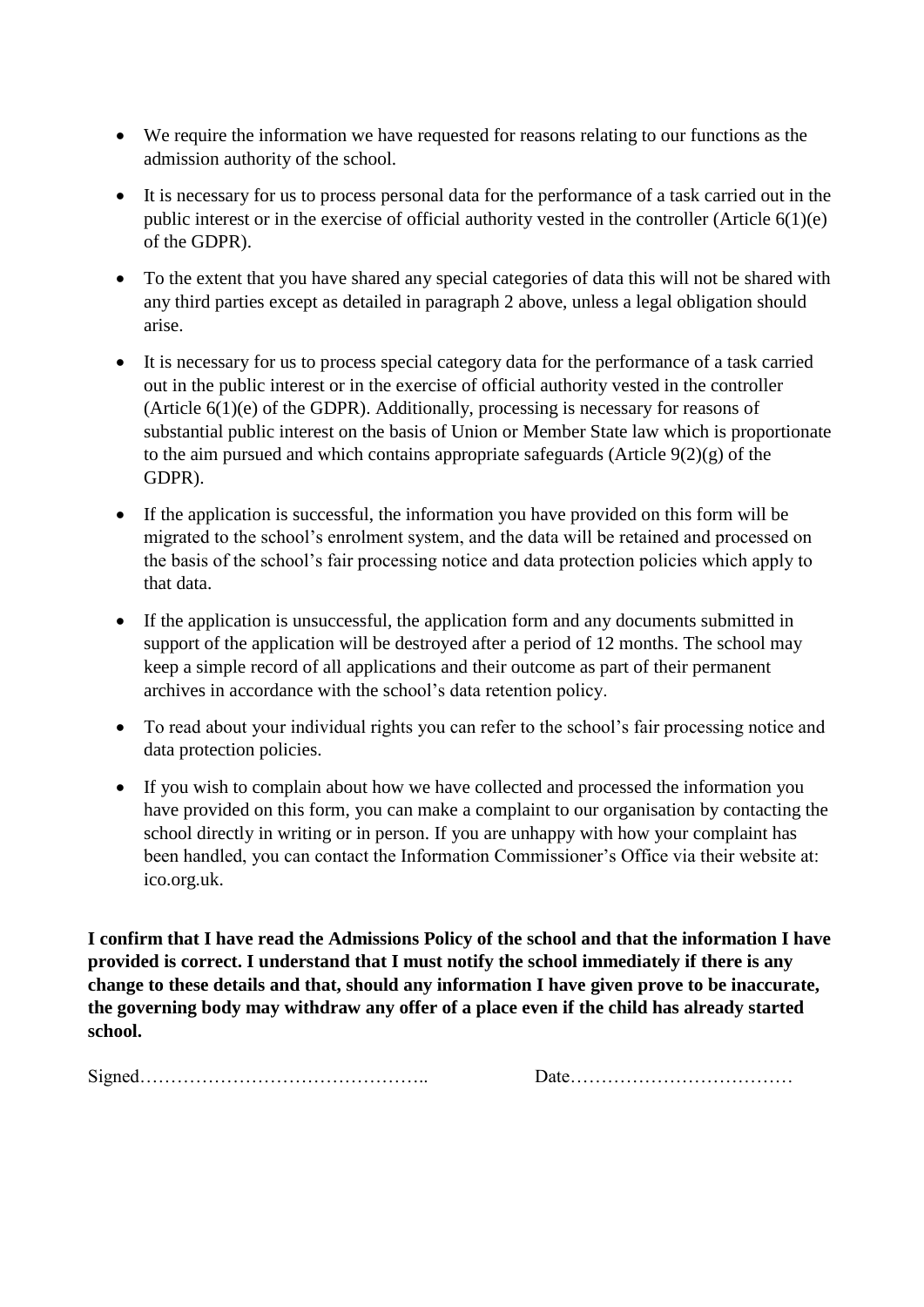### **Notes**

## **1. Evidence of Catholic Baptism**

If application is being made for a place at the school for a Catholic child evidence of Catholic baptism or reception into the Church is required. A certificate of baptism or certificate of reception into the full communion of the Catholic Church should be provided at the same time as this form is returned to the school.

The Admission Authority may request additional supporting evidence if the written documents that are provided do not clarify the fact that the child was baptised or received into the Catholic Church, e.g. where the name and address of the Church is not on the certificate or where the name of the Church does not state whether it is a Catholic Church or not. Those who have difficulty obtaining written evidence of baptism or reception into the Church should contact their parish priest, who can consult with the diocesan Catholic Academies and Schools Office if they need further guidance.

## **2. Evidence of Catholic Practice**

If application is being made for a place at the school for a Catholic child from a practising Catholic family the applicant is required to indicate how frequently they attend Sunday Mass. For the purpose of the admission policy practice is defined as attendance at Sunday (or Saturday evening) Mass over the last 12 months. Practice is broken down into the following two levels:-

**Regular:** attendance at Sunday (or Saturday evening) Mass weekly **Occasional**: attendance at Sunday (or Saturday evening) Mass at least monthly

**This then needs to be countersigned by the family's parish priest, or the priest in charge of the church where the family practises.** Where it is not possible for the priest to physically sign the form an email confirming the applicant's attendance may be signed electronically and emailed direct to the school from the priest's or church's email account.

**In the event that during the period specified for attendance at worship the church has been closed for public worship and has not provided alternative premises for that worship, the requirements of these [admissions] arrangements in relation to attendance will only apply to the period when the church [or relevant place of worship] or alternative premises have been available for public worship.**

**If the church, relevant place of worship or alternative premises have been unavailable to the public for Sunday Mass for the entire period covered by this policy then this oversubscription criteria will not apply.**

## **3. Evidence for Other Christian Denominations and Other Faiths**

If application is being made for a place at the school as a member of another Christian denomination or another faith a letter confirming membership of that Christian denomination or faith and signed by the appropriate minister of religion or faith leader, will be required. The letter should be provided at the same time as this form is returned to the school alternatively the letter may be signed electronically and emailed direct to the school from the minister/faith leader's or church's email account.